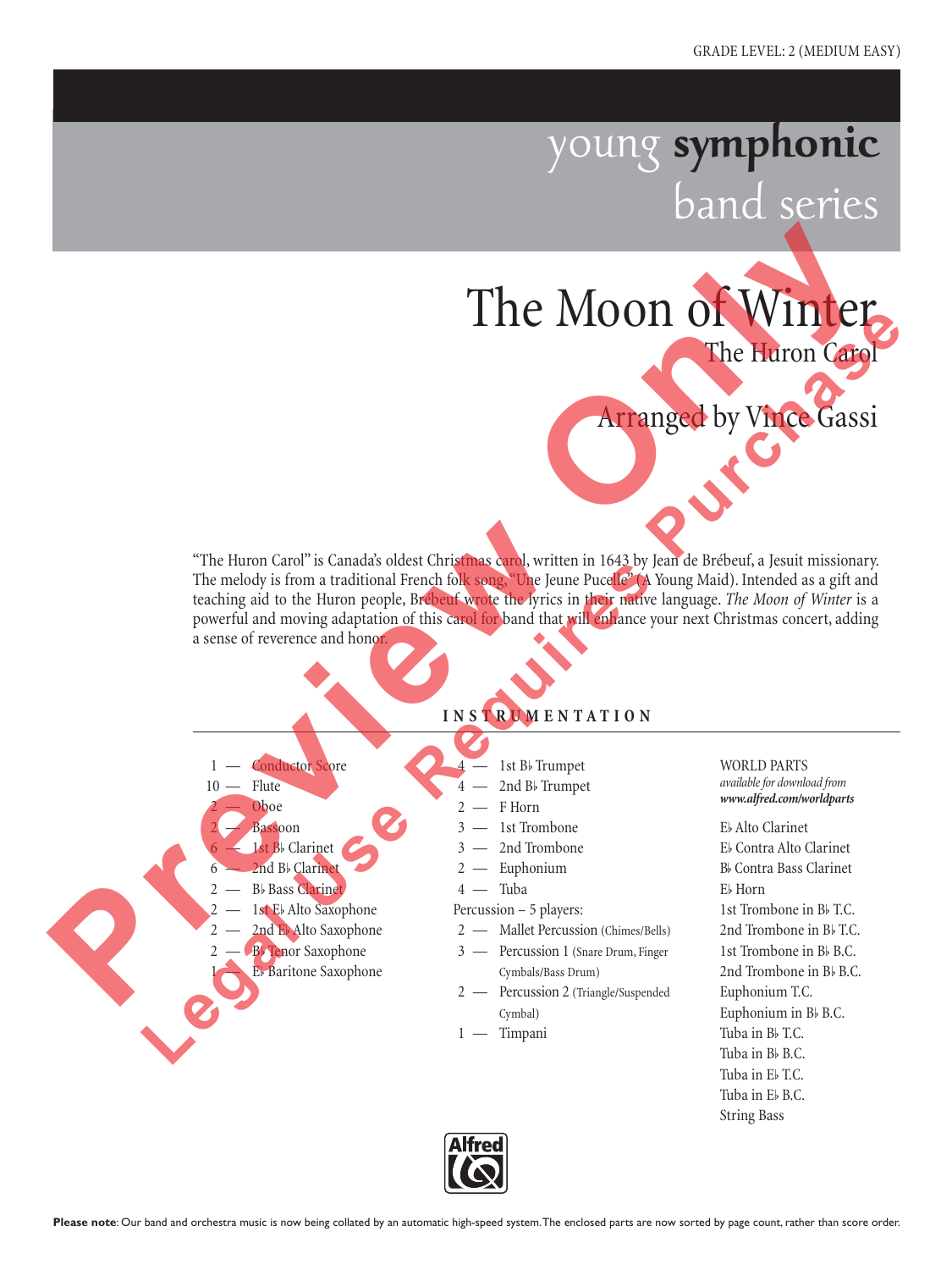The Moon of Winter

(The Huron Carol)



*Purchase a full-length*<br>*performance recording!*<br>**alfred.com/downloads**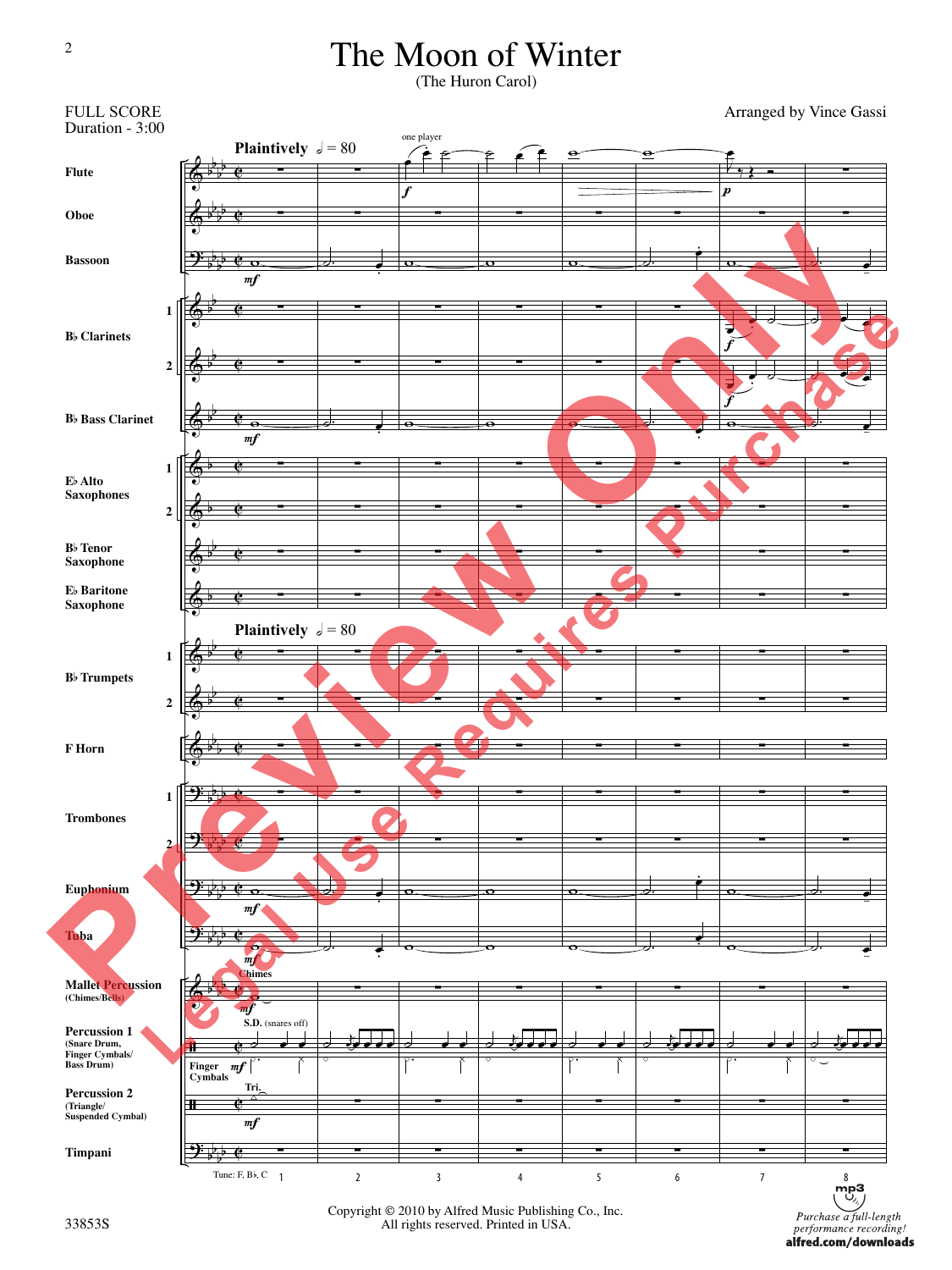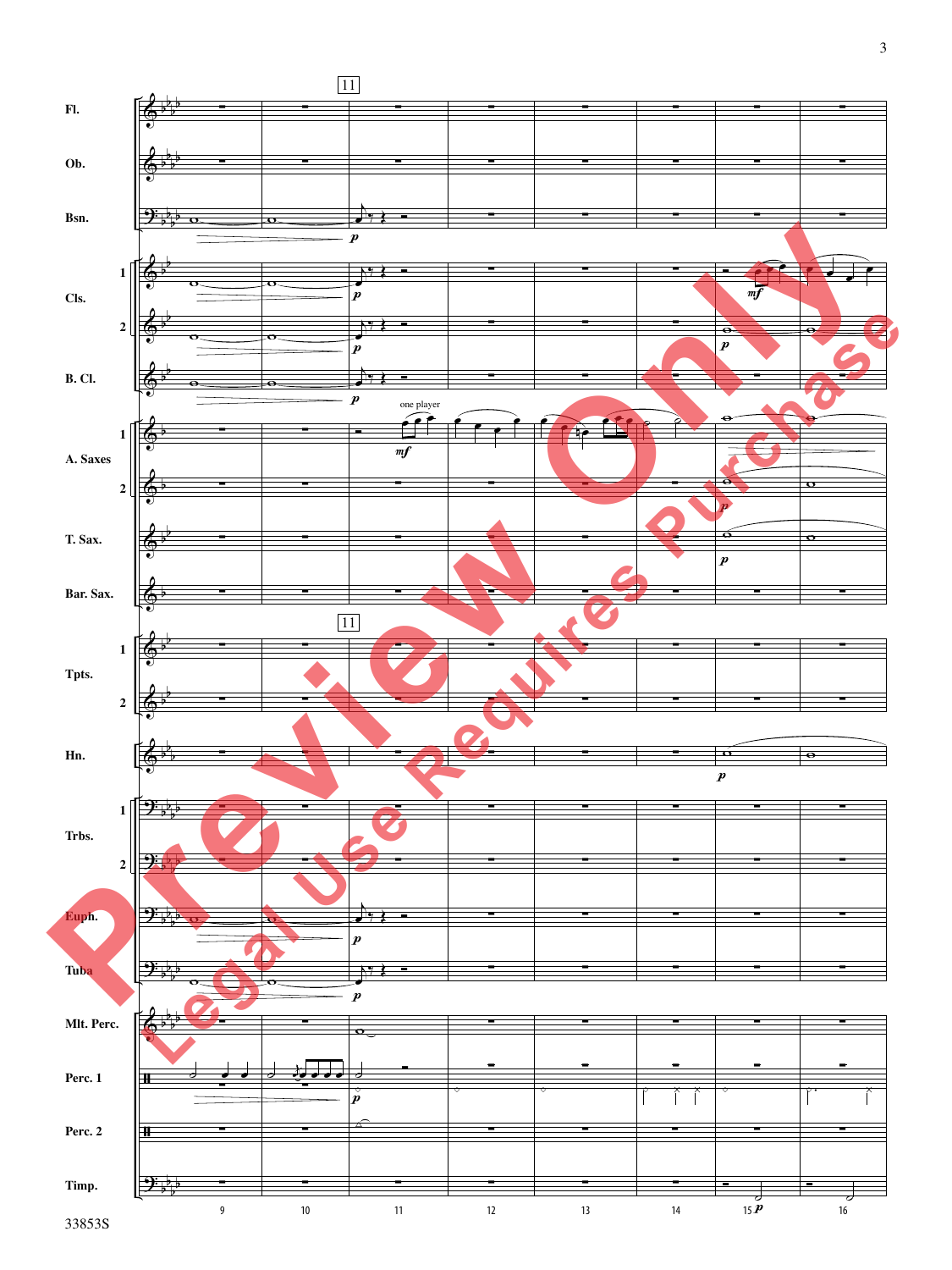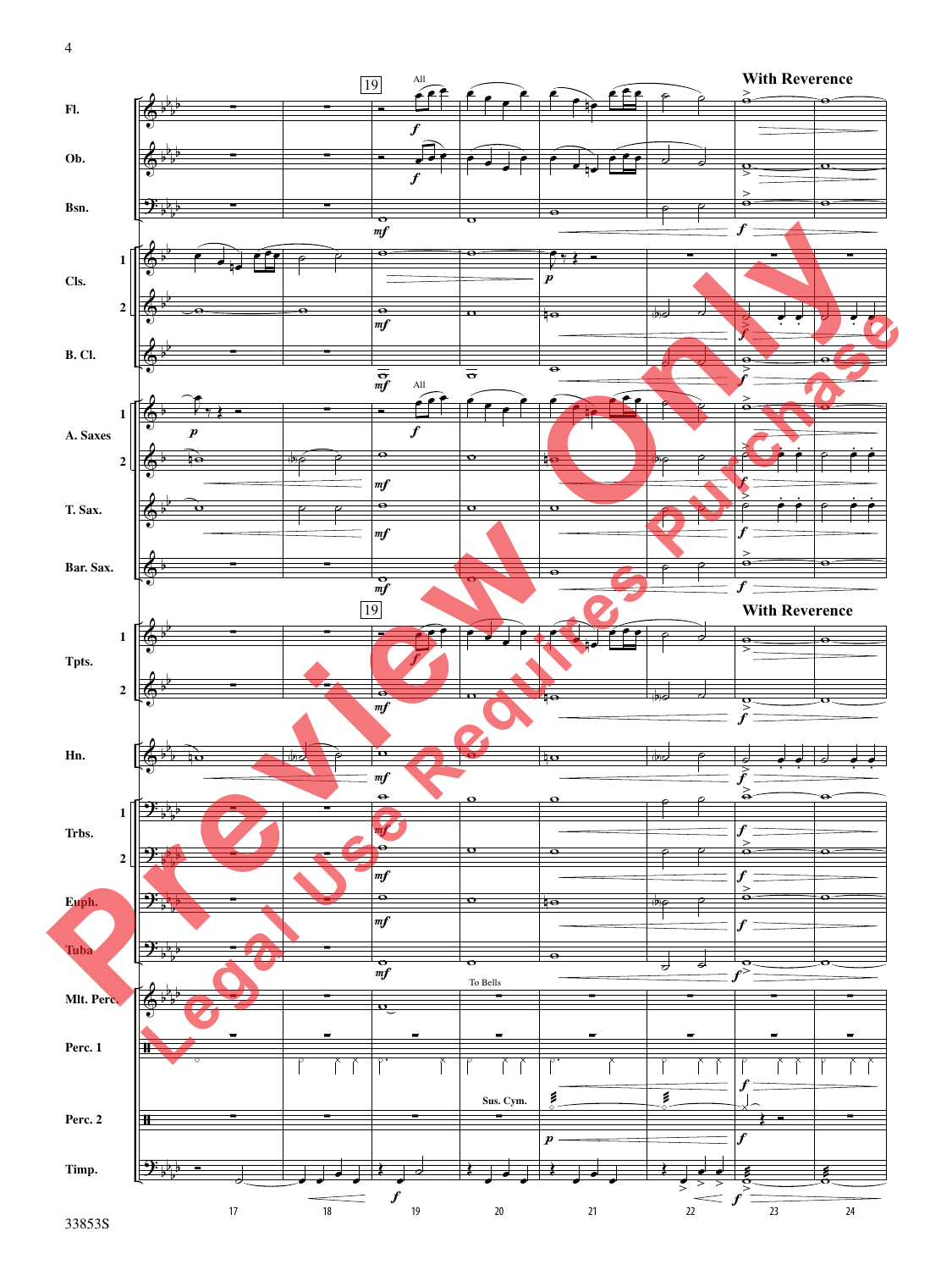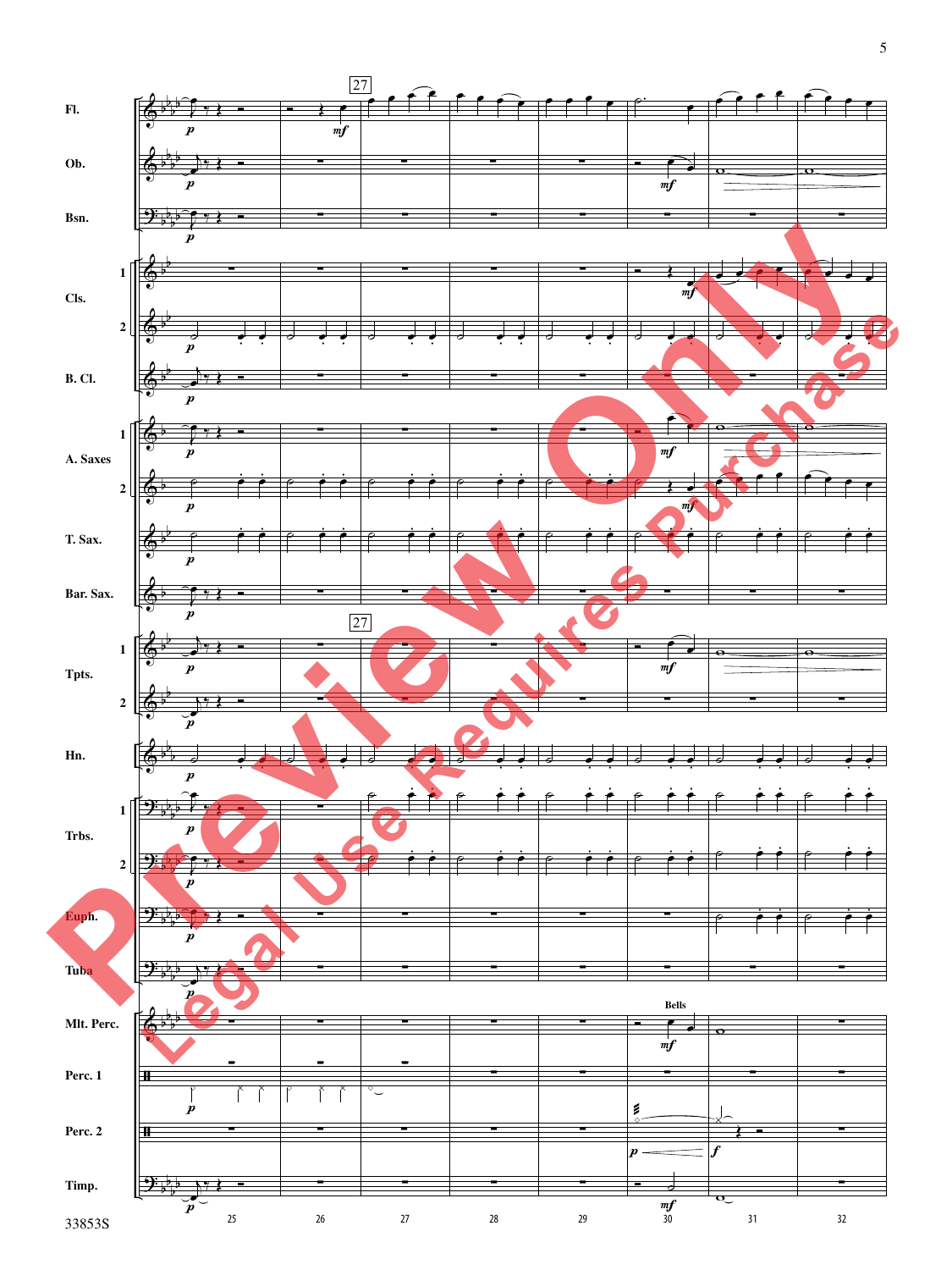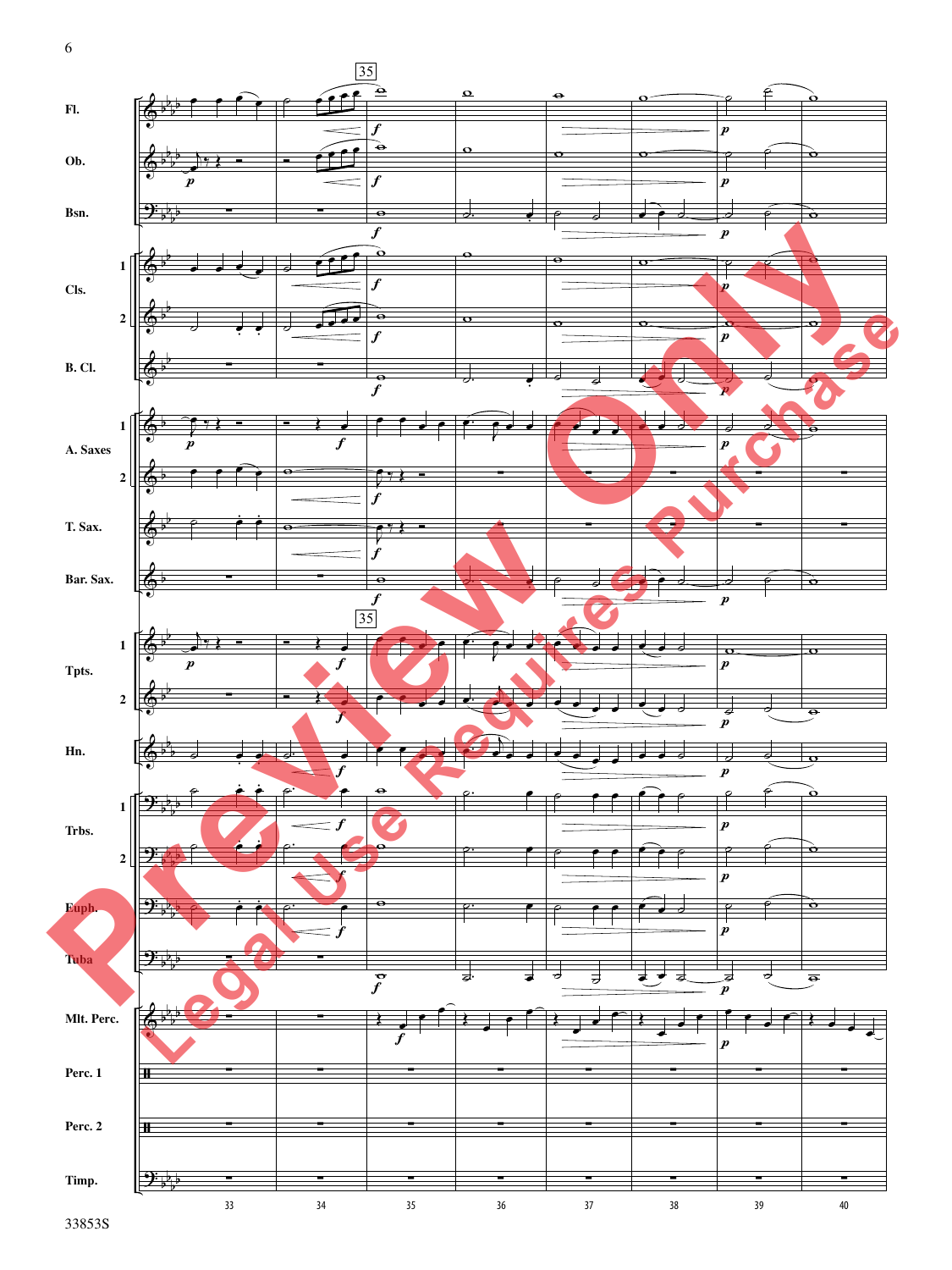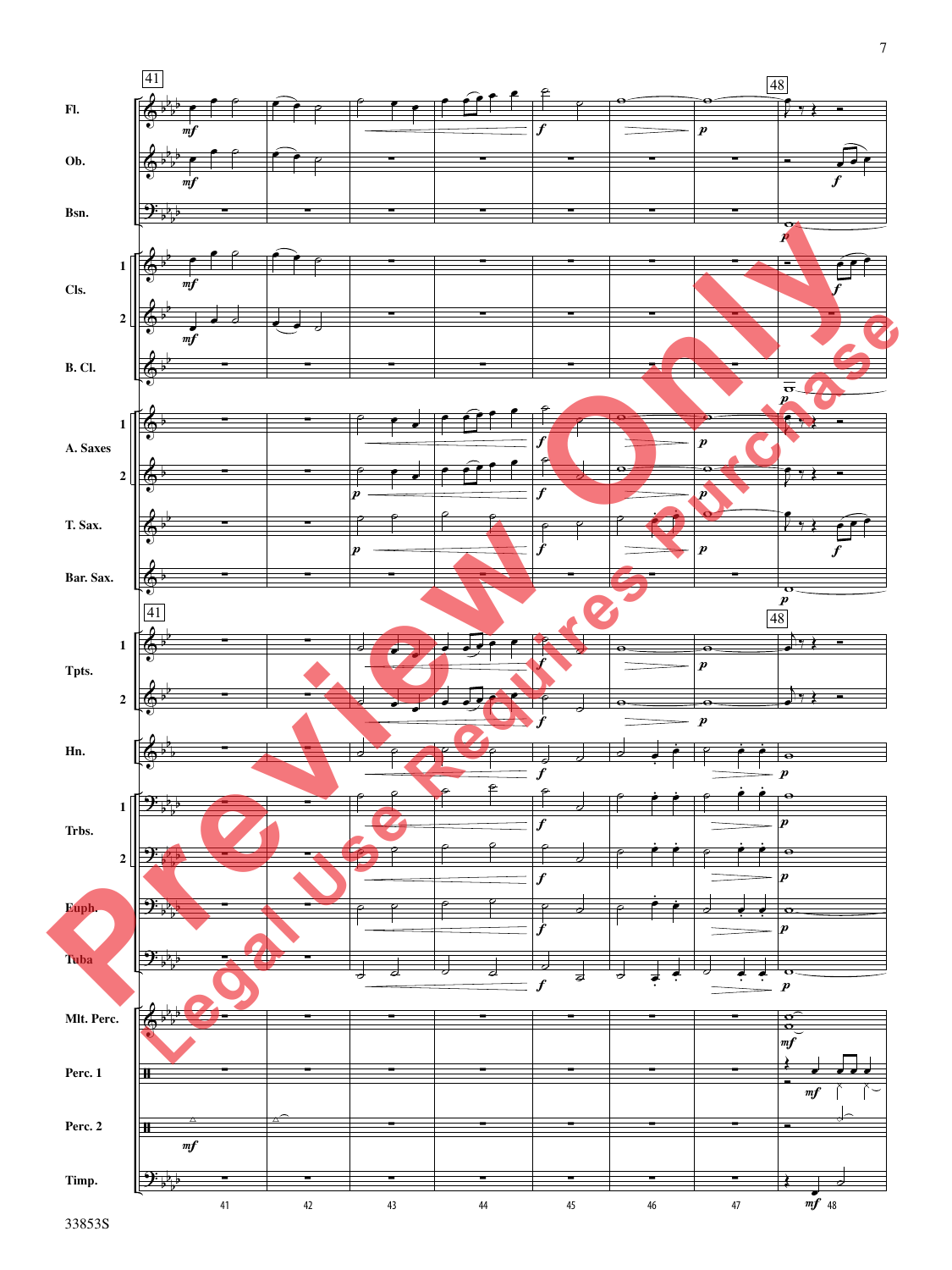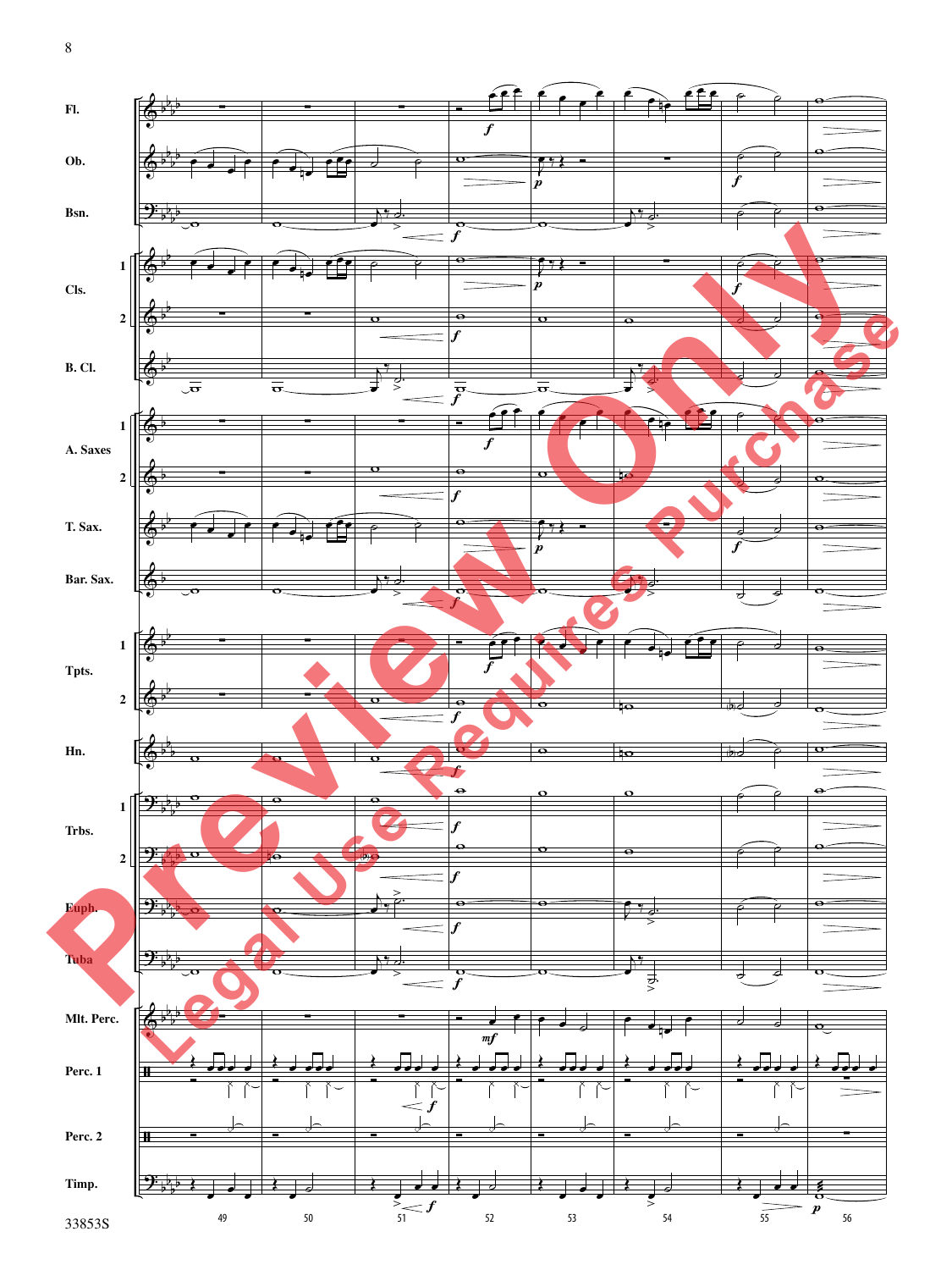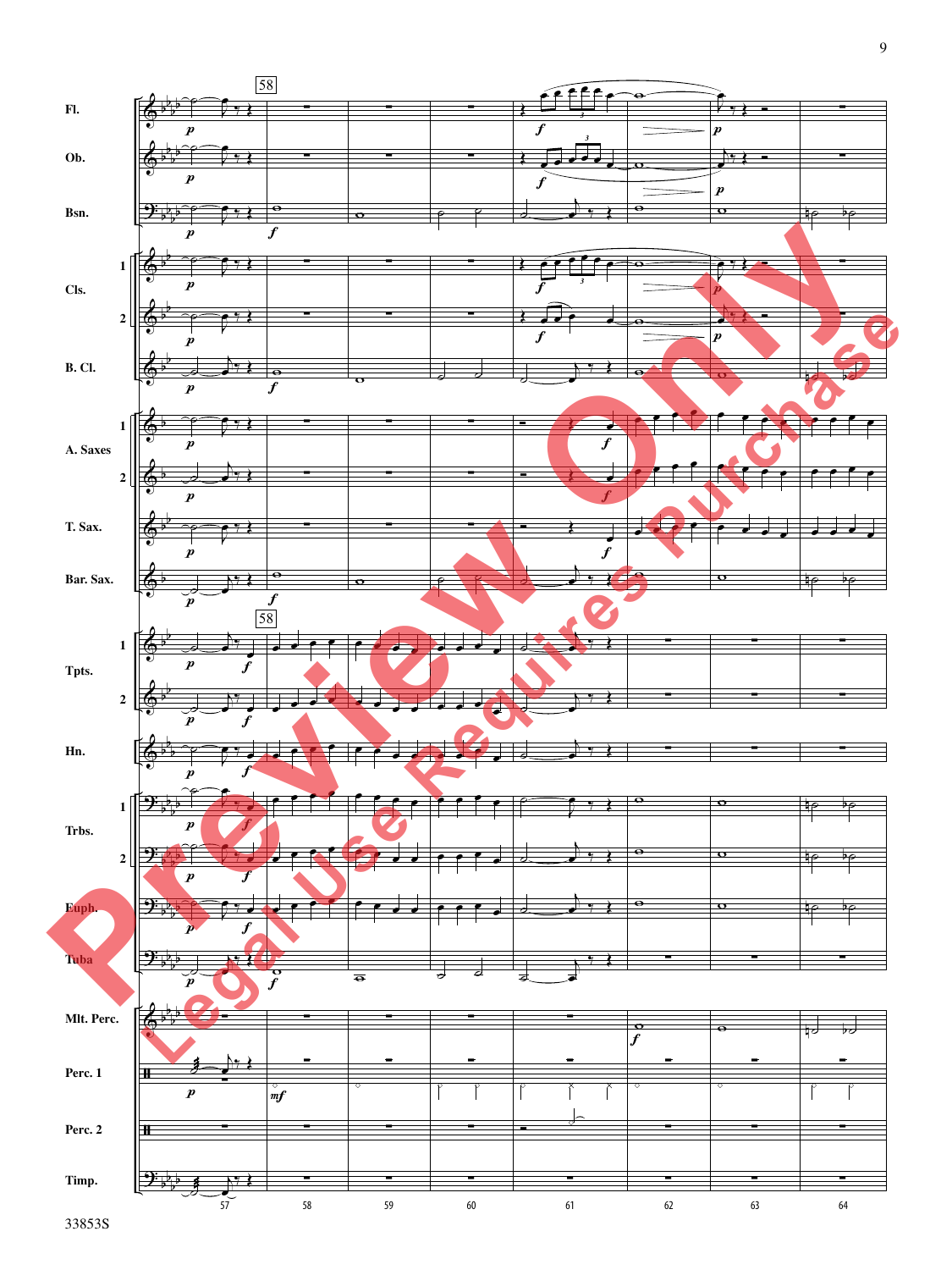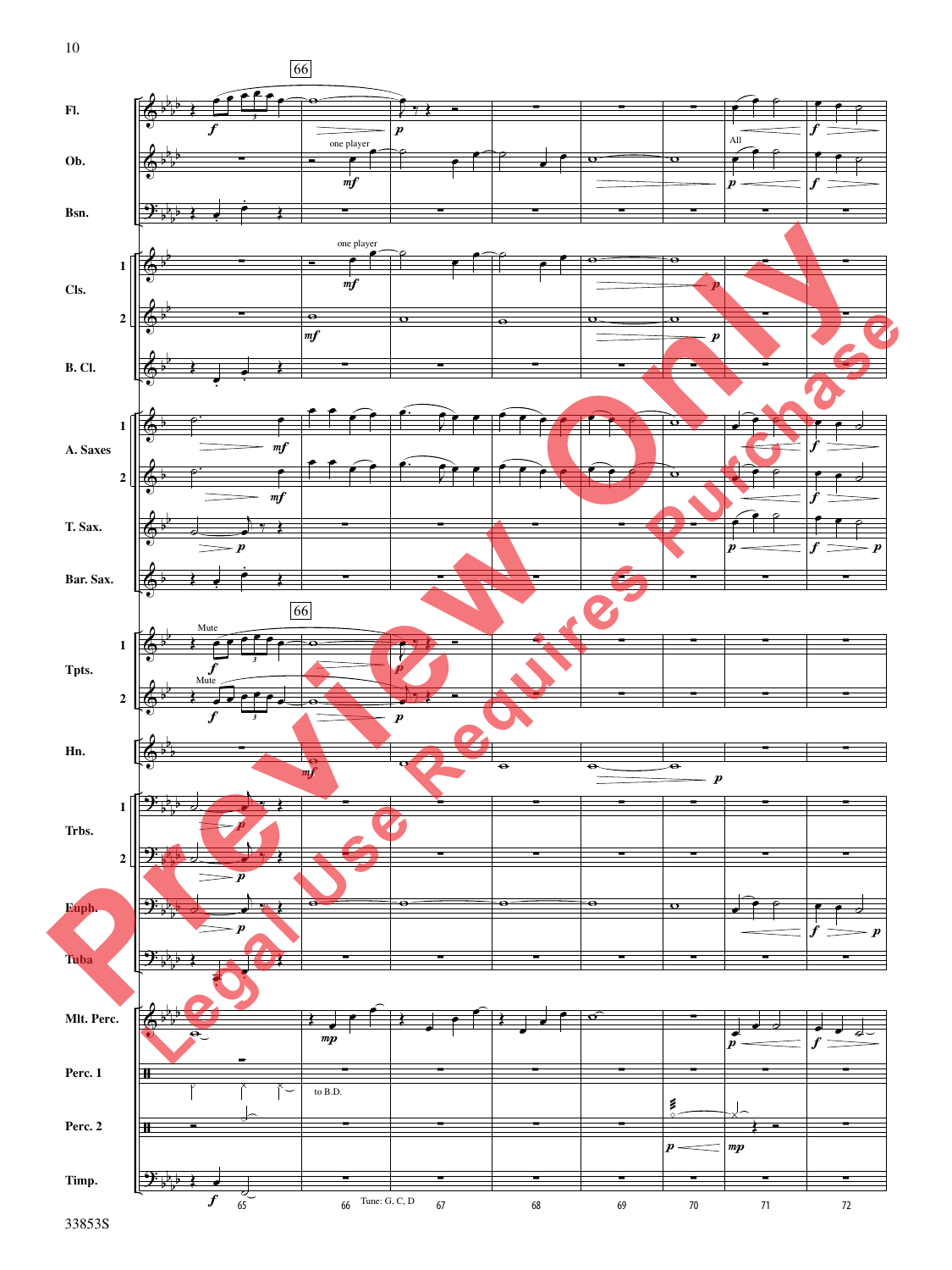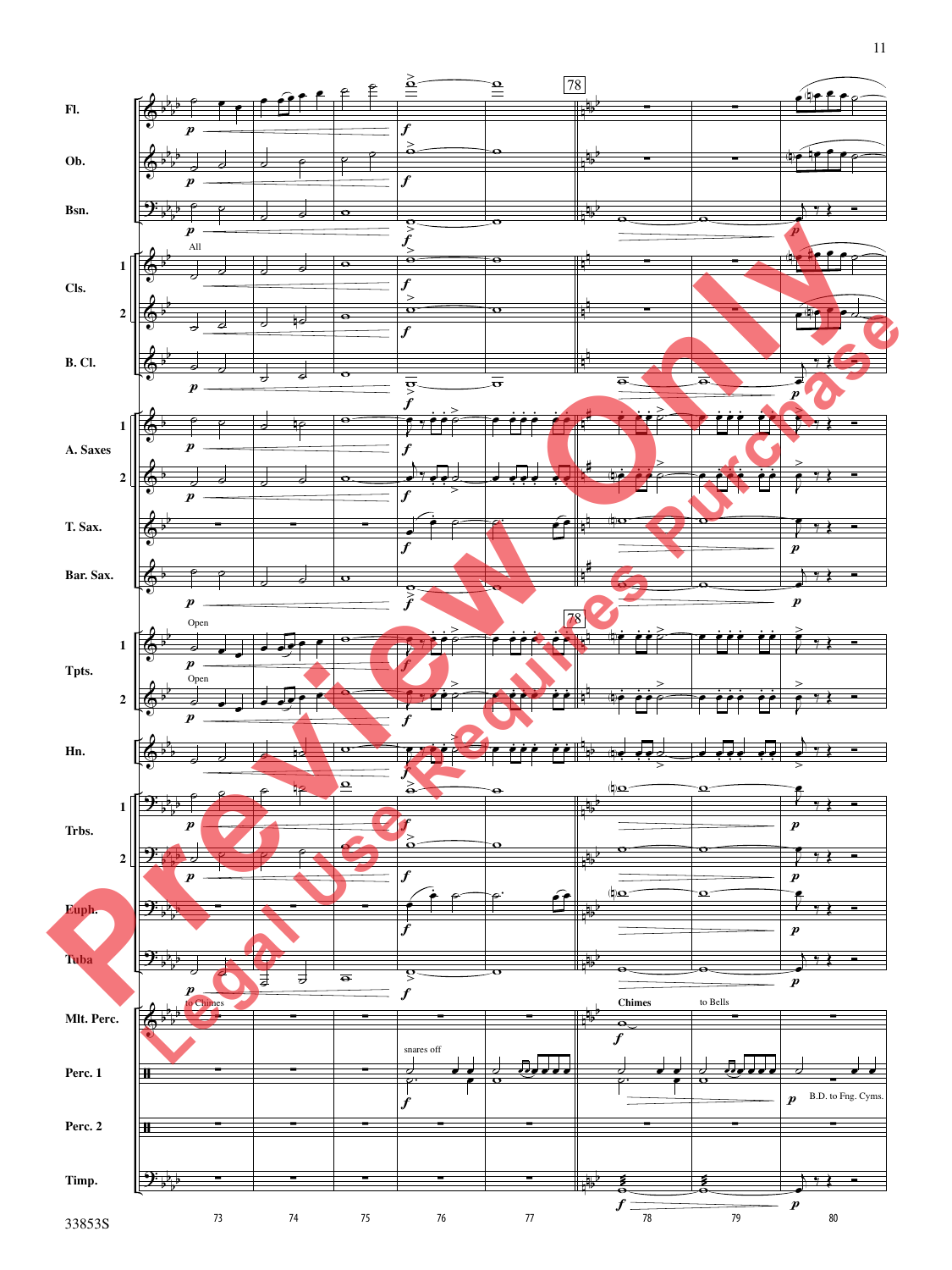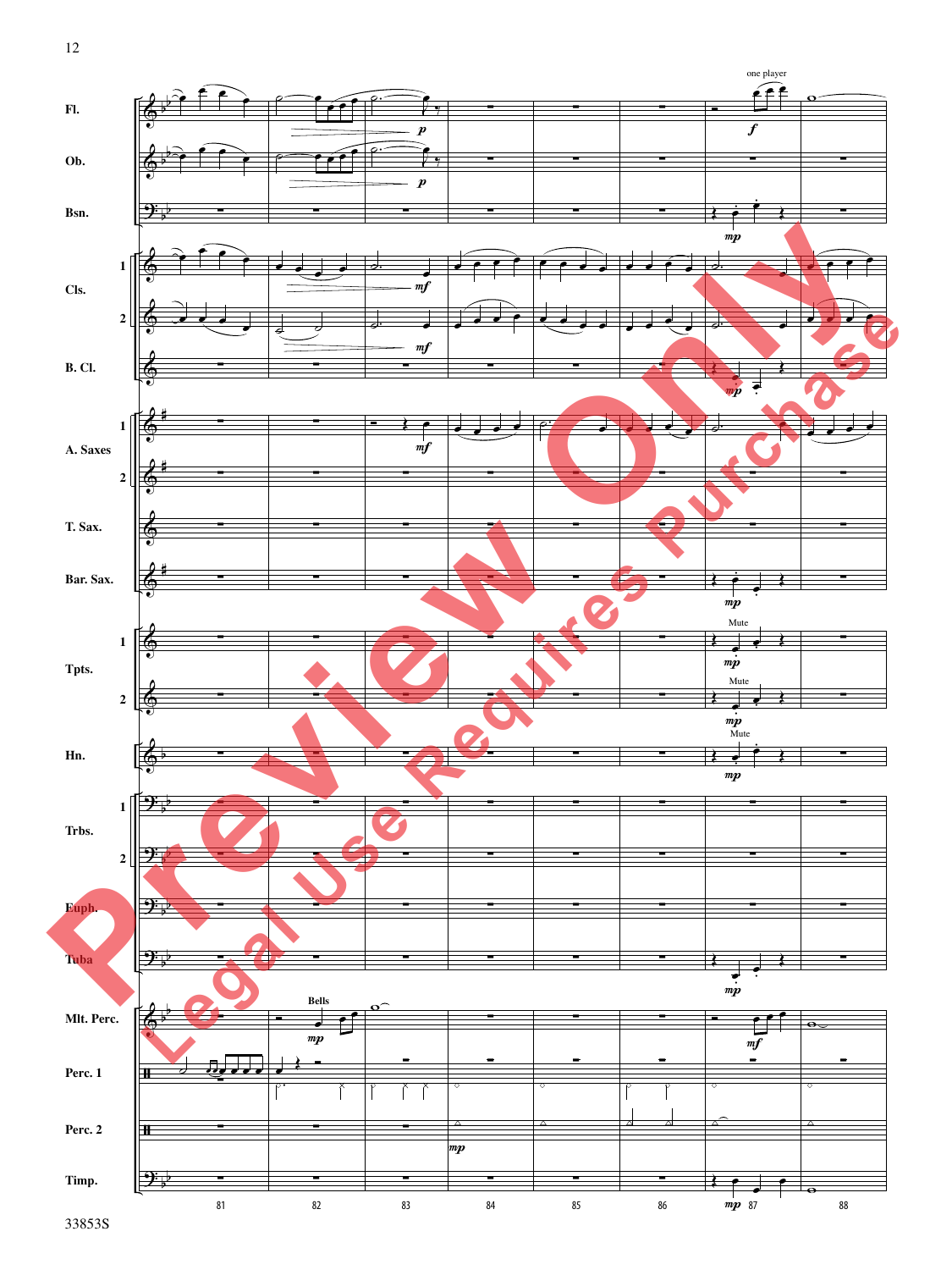![](_page_12_Figure_0.jpeg)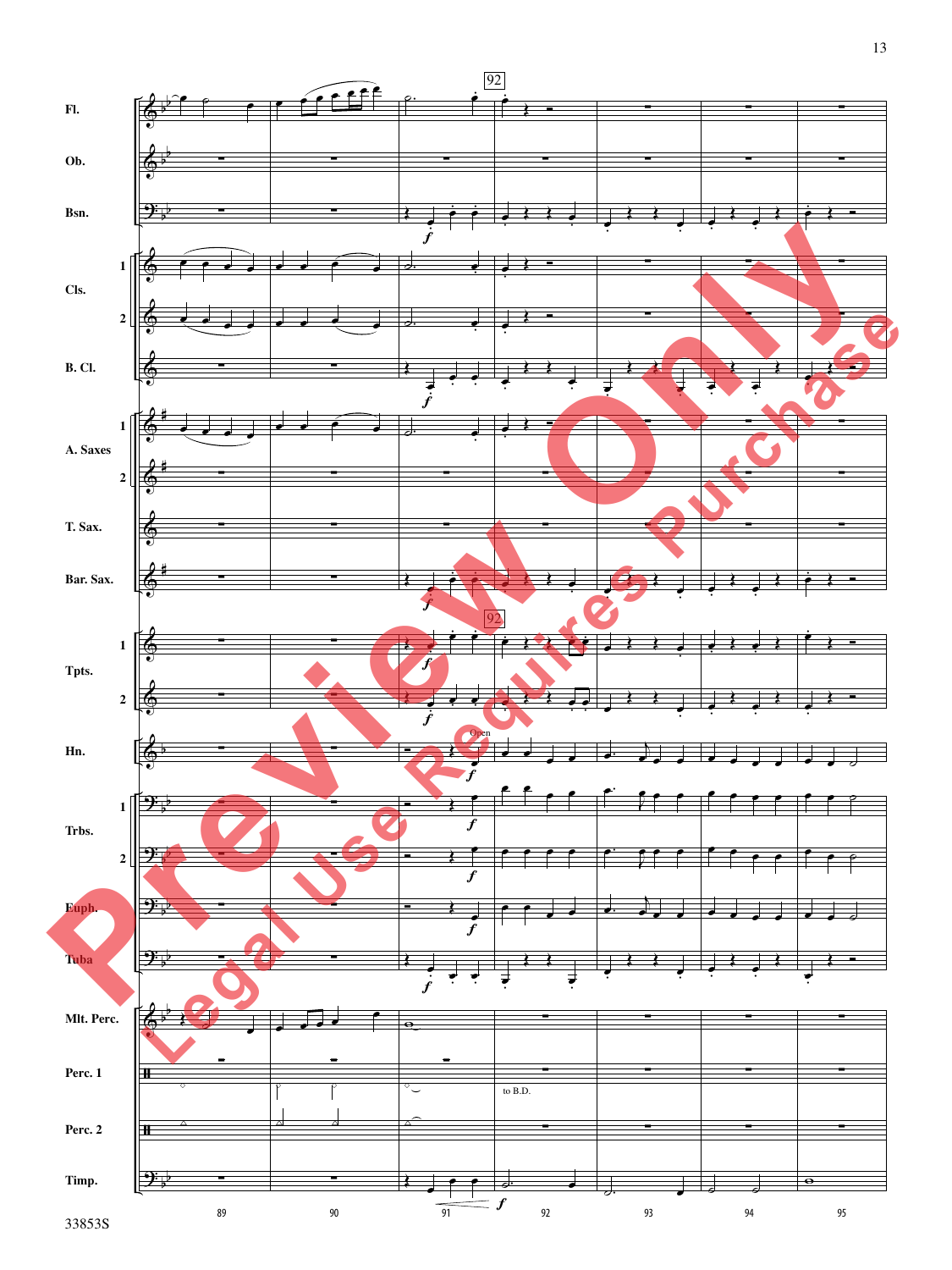![](_page_13_Figure_0.jpeg)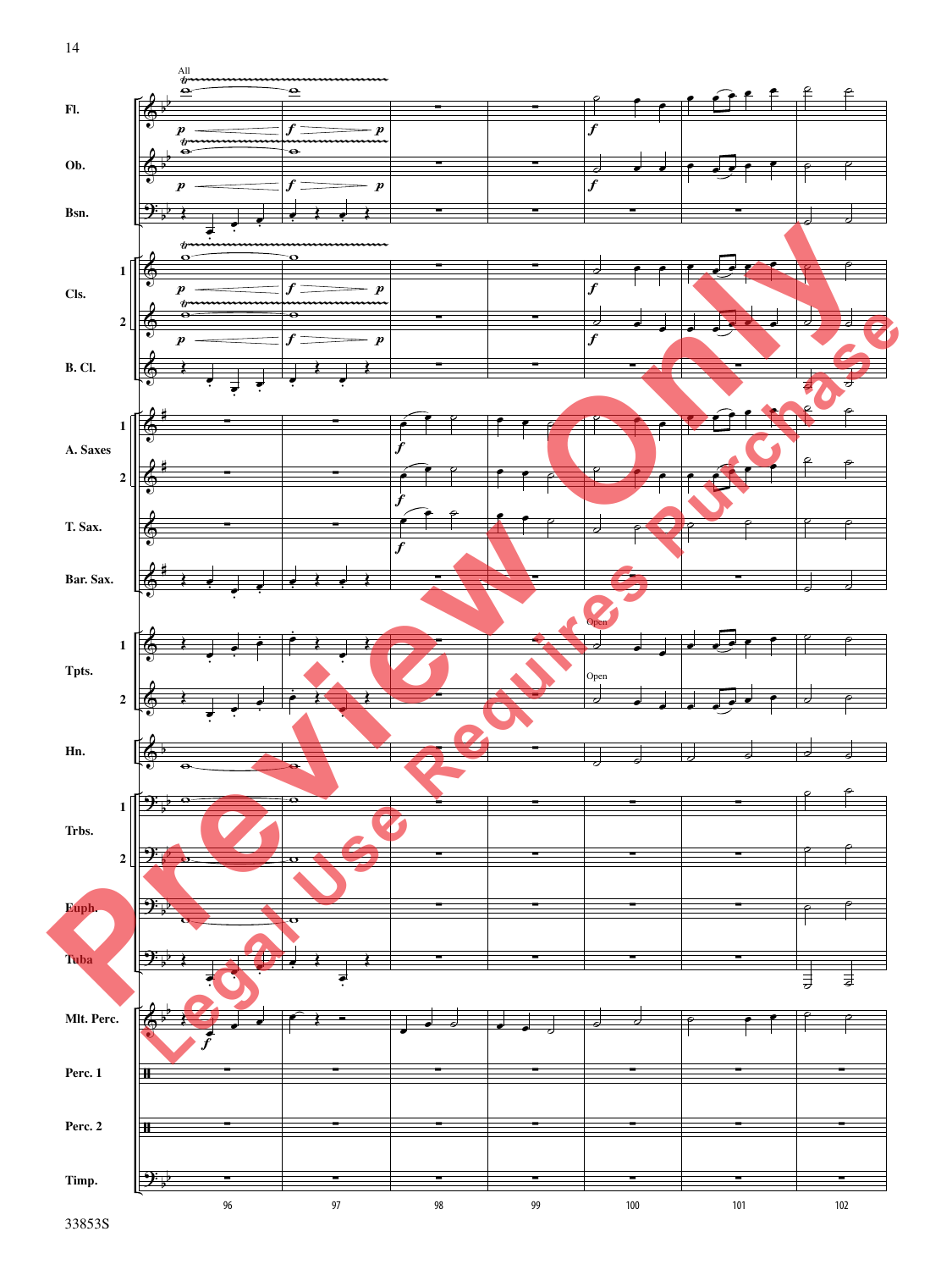![](_page_14_Figure_0.jpeg)

33853S